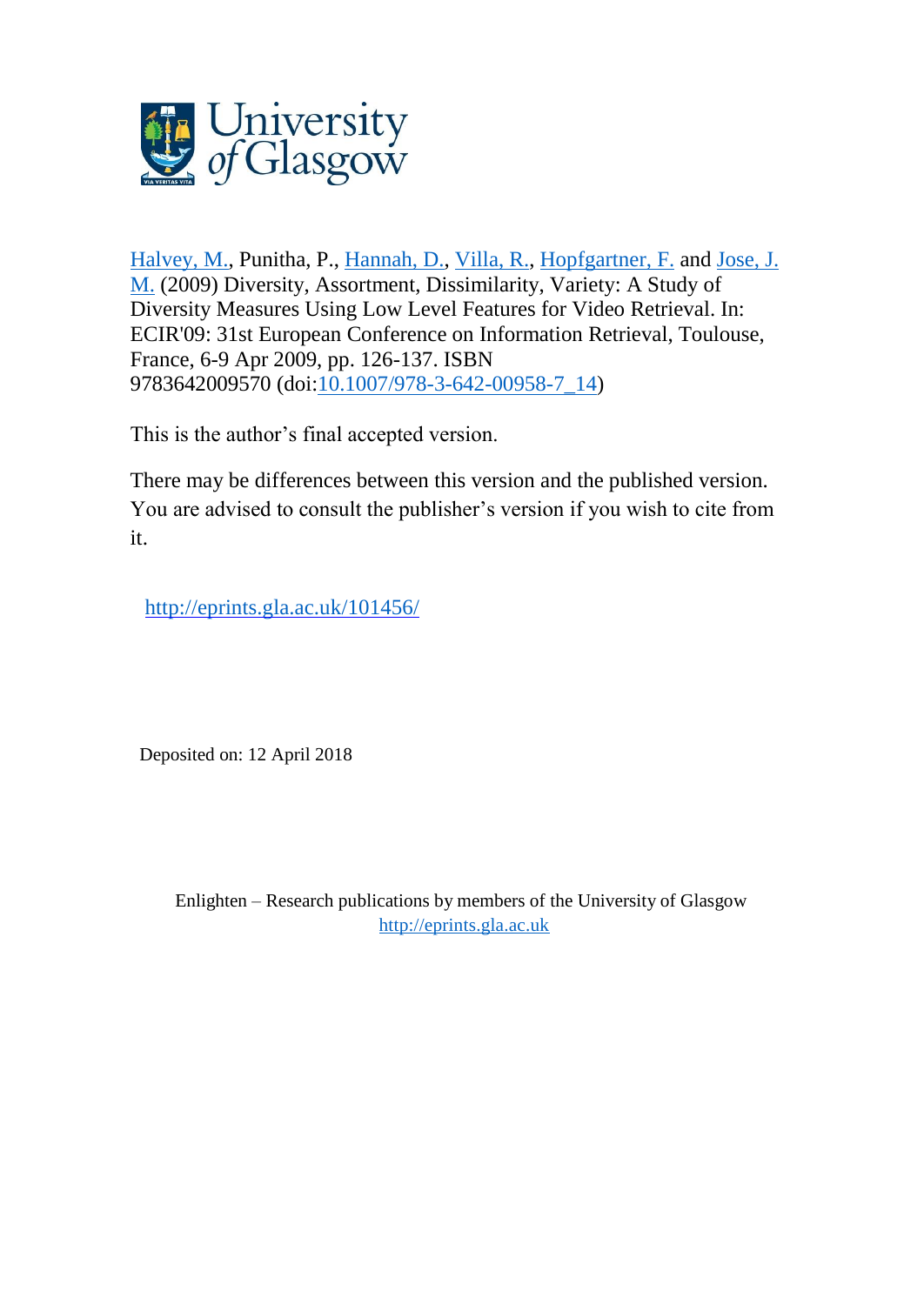# **Diversity, assortment, dissimilarity, variety: A Study of Diversity Measures using Low Level Features for Video Retrieval**

Martin Halvey, P. Punitha, David Hannah, Robert Villa, Frank Hopfgartner, Anuj Goyal and Joemon M. Jose.

Department of Computing Science, Sir Alwyn Williams Building, 18 Lilybank Gardens, University of Glasgow, Glasgow, Scotland, G12 8QQ {halvey, punitha, davidh, villar, hopfgarf, anuj, jj}@dcs.gla.ac.uk

**Abstract.** In this paper we present a number of methods for re-ranking video search results to introduce diversity into the set of search results. The usefulness of these approaches are evaluated in comparison with similarity based measures for the TRECVID 2007 collection and tasks. For the MAP of the search results we find that some of our approaches perform as well as similarity based methods. We also find that some of these results can improve the P@N values for some of the lower N values. The most successful of these approaches was then implemented in an interactive search system for the TRECVID 2008 interactive search tasks. The responses from the users indicate that they find the more diverse search results extremely useful.

# **1 Introduction**

As a result of the improving capabilities and decreasing prices of current hardware systems, there are ever growing possibilities to store and manipulate images and video in a digital format. In addition to this, it is now feasible to view images and video online at home. Individuals now build their own digital libraries from materials created through digital cameras and camcorders, and use a number of systems to place this material on the web, as well as store them in their own personal collections. However the systems that currently exist to organise and retrieve these videos are not sufficient to deal with such large and rapidly growing volumes of video. There is an ever growing need to develop new methods and techniques to search for and retrieve relevant material in these vast oceans of data. Current state of the art systems rely on using annotations provided by users or on methods that use the low level features available in the videos. Neither of these methods is currently sufficient enough to overcome the problems associated with video search. Query by text is hindered by the lack of textual descriptions and annotations online [\[4\]](#page-12-0) and in other collections [\[5\]](#page-12-1). Query by example suffers because of the difference between the low-level data representation of videos and the higher level concepts users associate with video, commonly known as the semantic gap [\[12\]](#page-12-2). Bridging the semantic gap is one of the most challenging research issues in multimedia information retrieval today. Current retrieval methods based on similarity or dissimilarity measures return a large number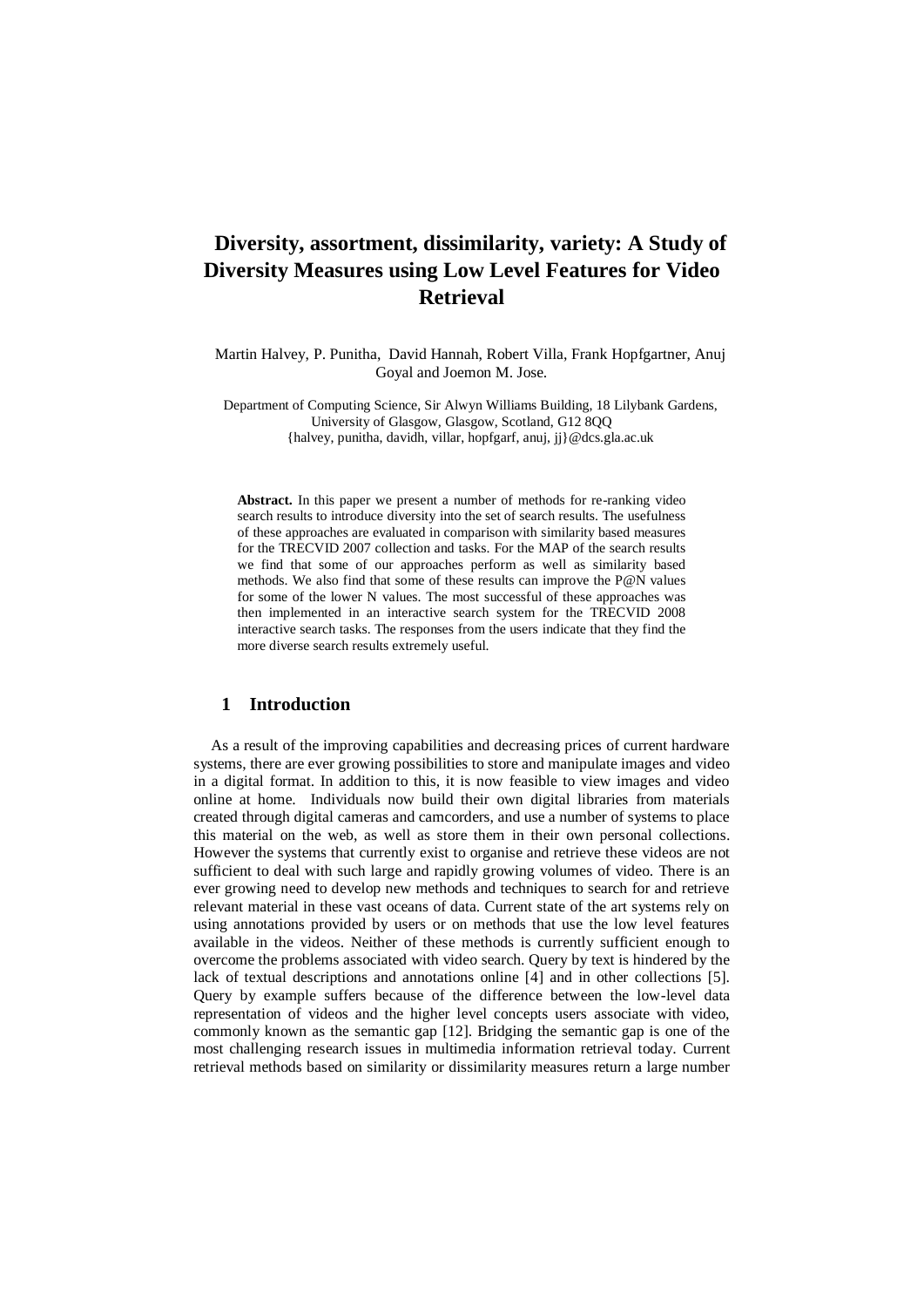of very similar videos or images. Diversity ranked result lists will present the users with a wider range of options in their search results by presenting a diverse set of results that embody many possible interpretations of the users query.

In this paper we introduce a number of methods to promote diversity in video search results in an attempt to bridge this semantic gap. The intention is to also overcome some of the problems caused by the limited expressiveness afforded by query by example or query by text. In addition, by using low level features such as colour, edge histogram etc.; we are not restricted by the insufficient annotations that are attached to many images and videos [\[4\]](#page-12-0). The remainder of this paper is organised as follows: We will provide some related work in the following section. In Section 3 we will describe four novel approaches for providing diverse video search results. Section 4 will describe two evaluations of these approaches. The first looks at the effect of diversity measures on retrieved results and the second investigates some user interactions with diverse result lists. Finally we will provide a discussion of our work and conclusions.

## **2 Related Work**

Some initial work has been carried out in the area of diversification in text retrieval. Zhang et al. [\[16\]](#page-12-3) diversify search results in the context of Web search. They propose a novel ranking scheme named Affinity Ranking which re-ranks search results by what they call diversity and information richness. The TREC Novelty Track [\[14\]](#page-12-4) aimed to encourage research in finding novel sentences in a set of relevant sentences. However, there have been very few studies of diversity measures for image and video search. Song et al. [\[15\]](#page-12-5) acknowledge the need for diversity in search results for image retrieval. They propose a re-ranking method based on topic richness analysis to enrich topic coverage in retrieval results, while maintaining acceptable retrieval performance. More recently van Zwol et al. [\[18\]](#page-12-6) propose a diversification model for image search results that is based on annotations associated with an image. The contribution of this work is two-fold. Firstly the diversity is a result of the retrieval model and not a post retrieval step. Secondly, they balance precision and diversity by estimating the query model from the distribution of tags which favours the dominant sense of the query. While this approach is shown to be useful, it suffers from the lack of annotations which is common for multimedia is shared online [\[4\]](#page-12-0). Although not on diversification, there has been some work carried out looking at the role of dissimilarity in image retrieval. [\[5,](#page-12-7) [8\]](#page-12-8) look at a number of different methods for calculating dissimilarity. They evaluate the performance for a number of different measures for a number of different feature spaces for the Corel collection. Based on these evaluations, they identify a number of the best dissimilarity measures.

In the area of recommender systems diversity measures have been studied for many years. In the area of collaborative filtering, Karypis [\[8\]](#page-12-9) evaluated a number of methods that promote serendipity and novelty. With respect to case based reasoning a number of different methods have been proposed to introduce diversity into a set of search results. Smyth and McClave [\[13\]](#page-12-10) propose a bounded greedy algorithm to improve diversity while still maintaining target similarity [\[1\]](#page-12-11). This strategy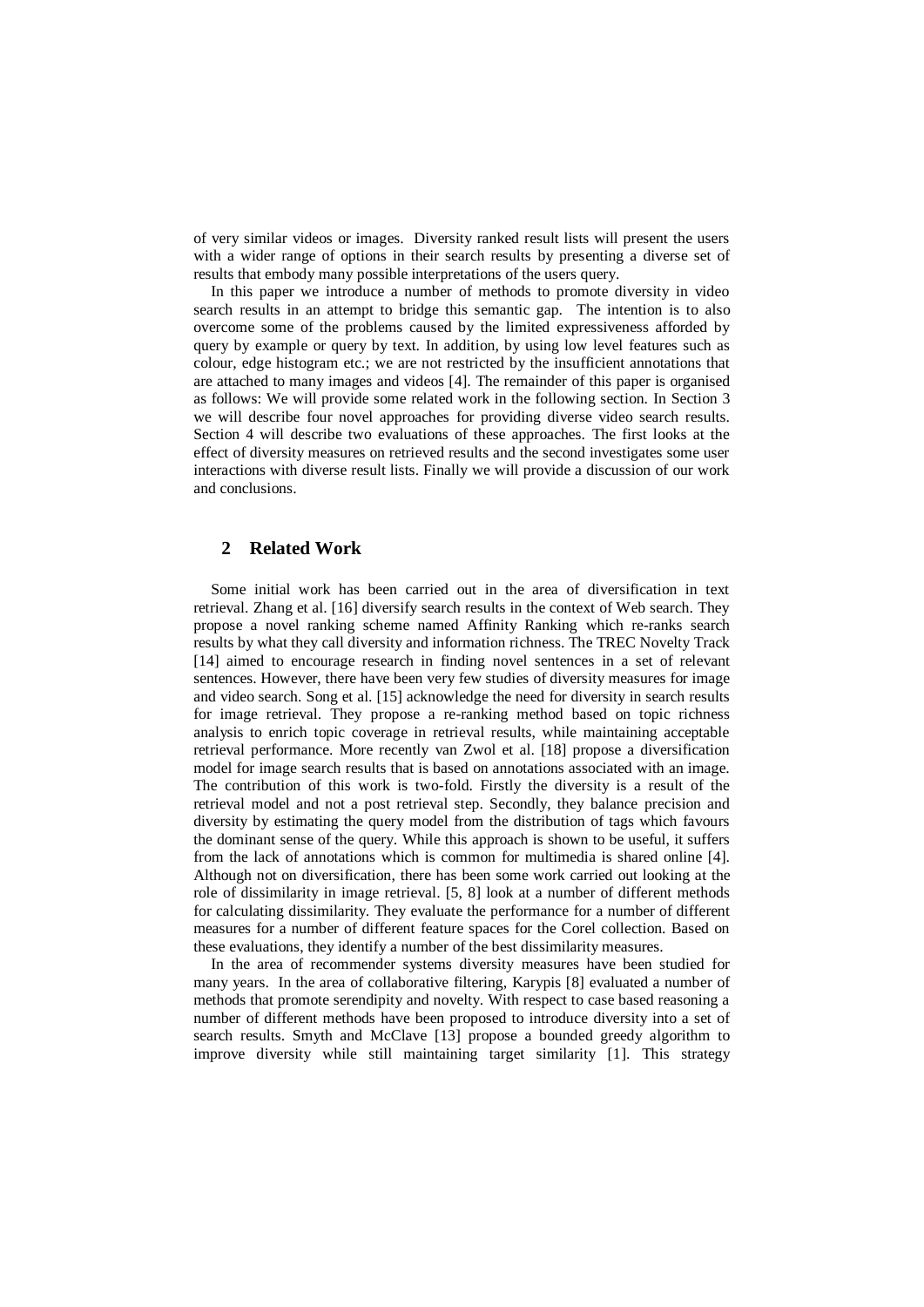incrementally builds up a set of diverse cases from a bounded set of cases similar to the target query. During each step the cases are re-ordered according to a "quality measure" which combines diversity and similarity. McSherry introduced the concept of similarity layers to promote diversity [\[10\]](#page-12-12). A set of cases ranked according to their similarity to the target query are partitioned into layers, such that all cases in a given layer have the same similarity to the target query. The retrieved cases are then chosen starting with the highest similarity cases continuing until *k* cases have been chosen. This approach introduces some diversity while maintaining high levels of similarity. Order based retrieval is an example of a method that is not designed to promote diversity but which does so by the nature of the method [\[2\]](#page-12-13). Order based retrieval constructs an ordering relation from the query and applies this relation to the case base of products returning the k items from the top of the ordering. The order relation is constructed from the composition of a set of canonical operators for constructing partial orders based on the feature types that make up the query. An empirical evaluation of the approach demonstrates the ability to enhance the diversity within the search results. Zeigler et al. [\[17\]](#page-12-14) use topic diversification to balance and diversify personalised recommendation lists in order to reflect the user's complete spectrum of interests. This approach reduces average accuracy; however it improves user satisfaction with the system.

# **3 Diversity Re-Ranking Using Low Level Features**

#### **Random**

Perhaps the simplest way to introduce diversity into a set of search results is to reorder those search results randomly. This reduces the chance of images that are visually similar being adjacent in the result set and is computationally simple. The problem with this approach is that it may result in an unacceptable drop in similarity or closeness to the original query.

#### **Dissimilarity**

Similar to work that has been carried out for case based reasoning [\[13\]](#page-12-10) dissimilarity can also be used to introduce diversity into a set of image search results. For this approach we consider the diversity  $D(I_n)$  within a set of search results,  $I_n$  to be the average dissimilarity between the entire search results (see Equation 1).

$$
D(I_n) = \frac{\sum_{k=1}^{n} \sum_{j=k}^{n} (1 - similarity(I_k, I_j))}{\frac{n}{2}(n-1)}
$$
 (1)

Keeping Equation 1 in mind we use a bounded greedy algorithm [\[1\]](#page-12-11) which allows us to improve the diversity in the result set while still maintaining the similarity to the original query. One of the main benefits of this approach is that we do not have to worry about how similarity is calculated. All that is needed is a similarity value, thus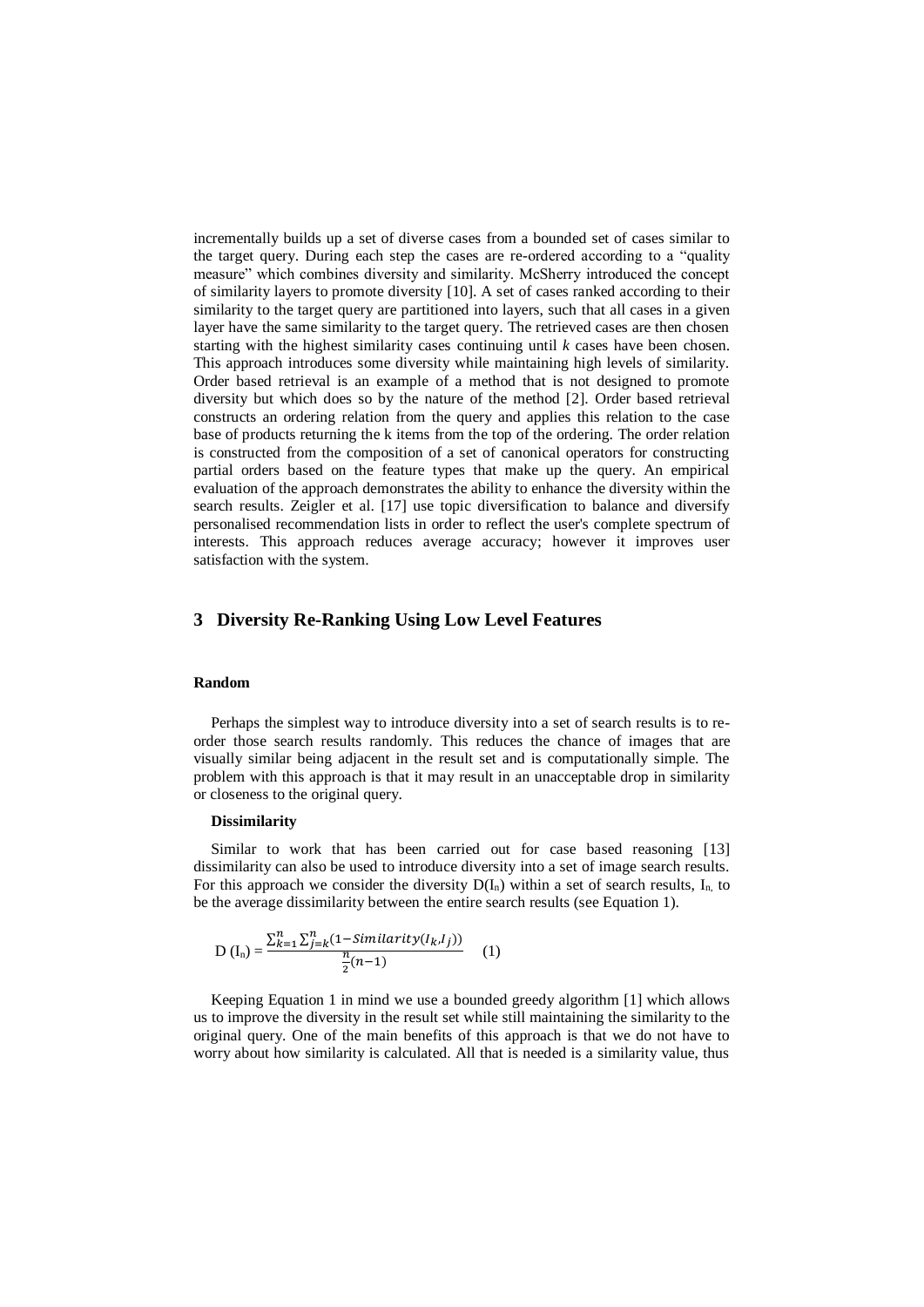whether query by text or query by example is used we can still calculate a re-ranking. This strategy incrementally builds a new and more diverse set of results from the existing result set. During each step the images are re-ranked according to their "quality", with the highest "quality" image being added to the new result list R (see Equation 2). The Greedy Selection algorithm relies on a quality metric (see Equation 2) which combines the similarity between the query *t* and each image in the results set, with the dissimilarity between images in the result set with the re-ranked result set (see equation 3). The first image in the re-ranked result list is always the same as the original result list. For each subsequent iteration the image selected is the one with the highest combination of similarity to the original query and diversity relative to the reranked result list.

```
Greedy Selection
Define GreedySelection(t,C,k)
begin
     R = \{\}For i=1 to kSort C by quality Q(t,z,R) for each z in C
              R = R + First(C)C = C - First(C)End For
return R
end
```
**Figure 1: Greedy selection algorithm for re-ranking a set of retrieved images, to improve diversity. C refers to the original result list, R is the re-ranked result list, z refers to an image in C.**

$$
Q(t, z, R) = \text{Similarity}(t, z)^* \text{RelDiversity}(z, R)
$$
\n
$$
\text{RelDiversity}(z, R) = 0 \text{ if } R = \{\}
$$
\n
$$
= \frac{\sum_{i=1}^{m} (1 - \text{Similarity}(z, r_i))}{m}, \text{otherwise}
$$
\n
$$
(3)
$$

There are alternative quality measures that can be used. Equation 4 defines quality as the harmonic mean of the similarity and relative diversity values. A weighted harmonic mean is related to the F-measure value in information retrieval. In the following section where we evaluate the different approaches to introducing diversity into our result list we use two versions of the greedy algorithm, one with Equation 2 and one with equation 4 for calculating the "quality"

$$
Q(t,z,R) = 2/\left(\frac{1}{Similarity(t,z)} + \frac{1}{RelDiversity(z,R)}\right)(4)
$$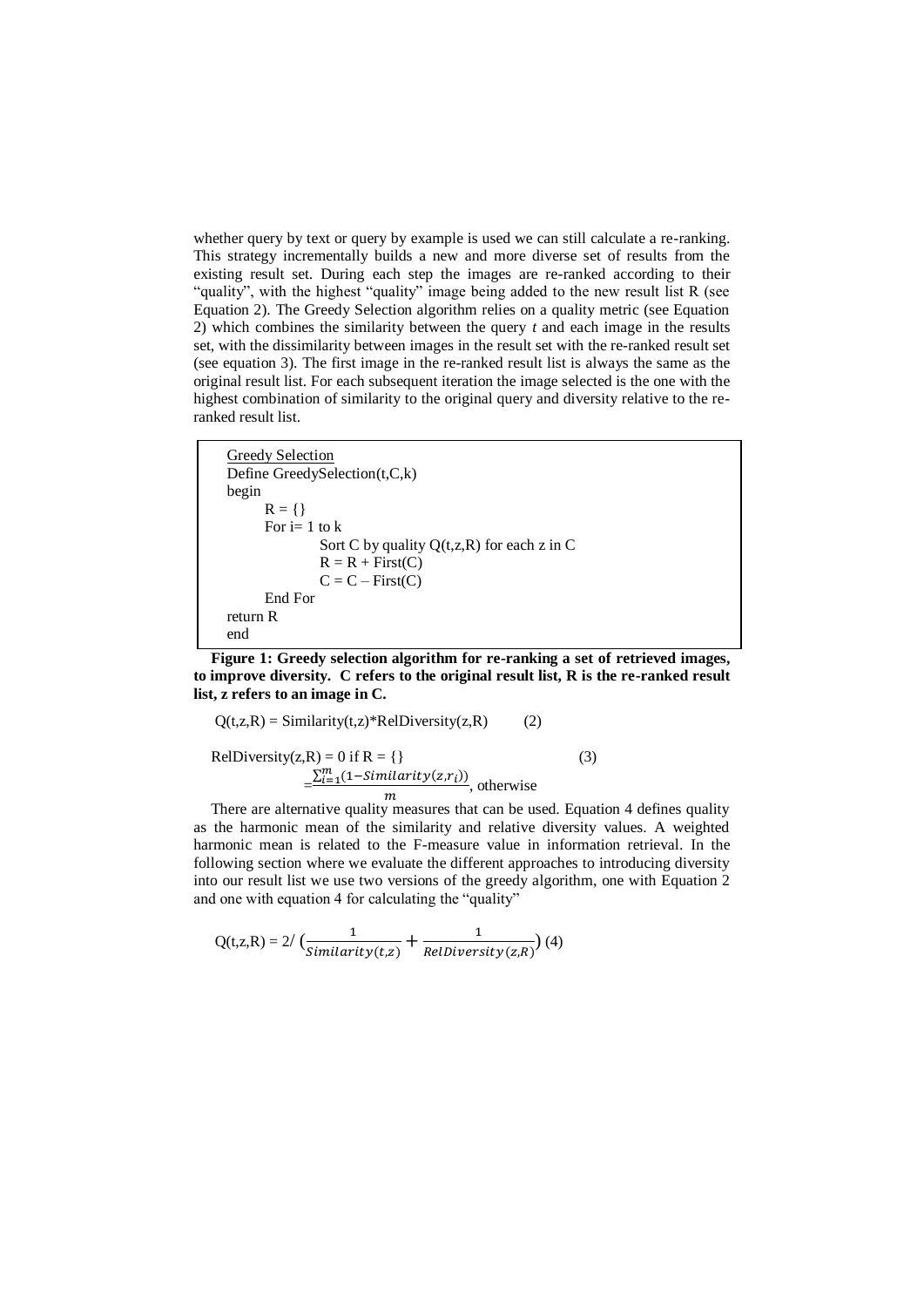#### **Clustering**

It has been argued that since result lists are ranked using some sort of similarity or dissimilarity measure that the images which resemble each other are grouped together and thus it should be easy to find this discrimination in the result list. However, many distance measures are non-metric, i.e. they do not fulfil the four properties of positivity, reflexivity, symmetry and triangle inequality, it is not the case that discrimination is easy [\[6\]](#page-12-15). Thus clustering based on low level features offers an obvious method to introduce diversity into a set of search results. Clustering allows similar images to be grouped together and then the result list can be re-organised accordingly to introduce more diversity into the result set. For our approach to achieve this outcome, an affinity matrix (also called a weight adjacency matrix) for the result list of images is computed using the appropriate similarity measure (detailed in the experimental section). We use single link for clustering as our goal is to find possible seed points from distinct videos in a sequential manner. Were we to use complete link it would connect images to already existing groups which we are not interested in. Also we do not predetermine a number of clusters. Instead the clustering stops when all points belong to a cluster and each cluster contains at least 10 videos. For single linkage clustering we use Kruskal's algorithm, which is a graph theoretic greedy approach and is generally employed to find the minimum spanning tree. From a graph theoretic point of view, n (the number of clusters) represents the number of spanning trees expected from the graph represented by the affinity matrix. Given this Affinity matrix A, representing the graph  $G(V, E)$  where V is the set of images and E a set of similarity weighted edges, between the images, we form  $\{C_1, C_2, C_3, ... C_n\}$ , such that  $\bigcap (C_i, C_j) = \emptyset$  for  $i \neq j$  and  $\bigcup_{i=1}^n C_i = V$ . Each cluster C is then re-sorted based on the similarity of the representative image of the clusters. The representative image of a cluster is the image that is most similar to the members of the cluster, i.e. given a graph representation of images, a weight adjacency matrix, for the set of images making up the clusters, we pick the image of  $C_i$  such that  $argmax_{j \in C_i}$  $\sum_{k \in C_i} A_{jk}$  as the representative image. To re-order the result list using these clusters, we pick one representative image from each cluster in sequence until all of the clusters have been exhausted, thus picking images from diverse groups, which in theory should propagate diversity though out the result list.

## **4 Experimental Evaluation**

In order to evaluate the usefulness of diversity based measures for video retrieval, we carried out a number of evaluations. The first looked at the effect of diversity on automatically retrieved results. While it is important to introduce diversity in a result list, it is equally important that there is not a significant drop in the precision of the returned results. If our methods do not result in a loss in precision is it possible for diversity to boost the precision of the returned results. The second part of our evaluation concentrates on user reactions to our diversified video search results. We wish to discover if users find any difference between results ranked on similarity and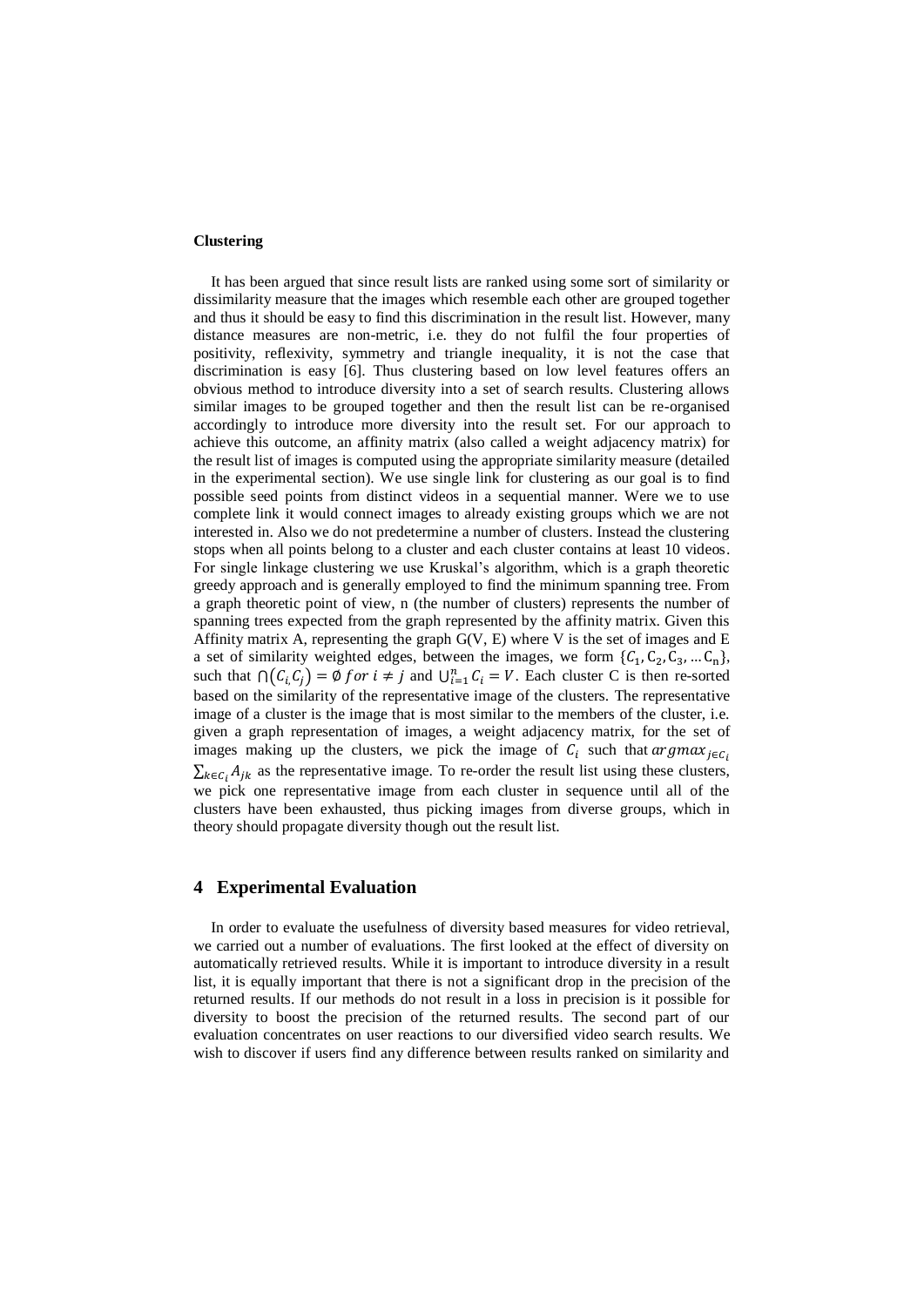those ranked based on diversity. If users do notice a difference, we want to determine whether user react positively or negatively to the diverse video search results.

#### **4.1 Diversity for Automatic retrieval**

#### **Procedure**

The evaluation of the effect of diversity measures was conducted using the TRECVID 2007 dataset. This corpus consists of 200 hours of television news videos, which is divided amongst 109 videos. These videos are segmented into short snippets or shots, the boundaries between shots are provided as part of the collection. From each shot we extract a representative keyframe; this resulted in a final dataset of 18131 keyframes. The TRECVID evaluation for 2007 had 24 topics. For each topic we were supplied with a number of example video shots and images, we used these examples as queries in order to retrieve search results. We used a number of visual features which had been extracted from each video shot and each example to calculate the similarity and dissimilarity measures. These features were Colour Histogram (CHD), Edge Histogram (EHD) and Homogenous Texture (HTD). For each feature we adopt two different fusion techniques for ranking the results. The first fusion technique is a simple similarity based measure, which we will refer to as EHD for edge histogram, CHD for colour histogram and HTD for homogenous texture in the following sections. The second fusion technique takes into account the significance of results derived for each image query ensuring that the results of all queries are equally important. To achieve this we employ a fixed threshold method to select similar target images for each query, this approach is similar to the fixed radius method in Chen et al [\[3\]](#page-12-16). Again for this fusion technique we will have three values which we will refer to as EHRR for edge histogram, CHRR for colour histogram and HTRR for homogenous texture in the following sections. Three different feature specific distance measures were employed depending on the low level features, Equation 5 was used for CHD and CHRR, Equation 6 was used for EHD and EHRR and Equation 7 was used for HTD and HTRR. Equation 6 is the most different of the measures. For each edge based vector there are 80 values, these 80 values are used to compute, five more global features, with 65 more values as the semi global features.

$$
D^{CHD}(A, b) = \sum_{i=0}^{31} \left(\sqrt{CHD_A(i)} - \sqrt{CHD_B(i)}\right)^2
$$
(5)  

$$
D^{EH}(A, B) = \sum_{i=0}^{79} |EHD_A(i) - EHD_B(i)| + 5 \sum_{i=0}^{4} |EHD_A^g(i) - EHD_B^g(i)|
$$

$$
+ \sum_{i=0}^{64} |EHD_A^S(i) - EHD_B^S(i)|
$$
(6)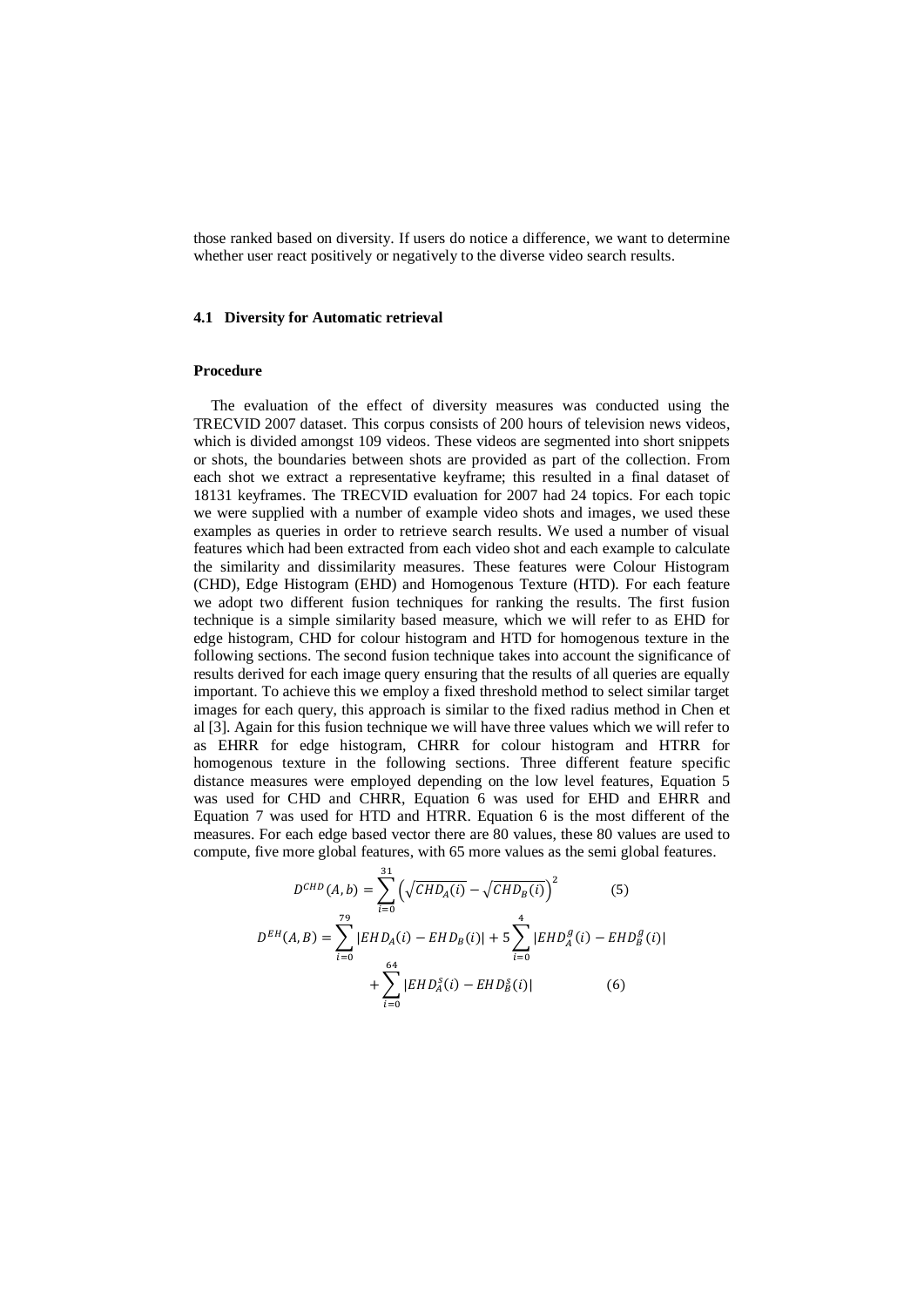$$
D^{HTD}(A,B) = \sum_{k=0}^{61} HTD_A(k) - HTD_B(k)
$$
 (7)

The similarity values based on the distance values obtained by the above equations are computed using a simple algebraic equation

$$
im = e^{-(D(A,B))} \tag{8}
$$

For each topic and using each visual feature we retrieved 1000 results based on similarity which form our baseline, each of these result list was then re-ranked using clustering (Clustering), the Greedy Algorithm with the product quality measure (greedy), the Greedy Algorithm with the f-measure quality measure (F-measure) and also using the random algorithm (Random).

#### **Results**

Since we were using the TRECVID 2007 collection and tasks, we were able to calculate precision and recall values for all of the tasks. As an example of the difficulty in TRECVID 2007, the best performing automatic run returned just over 2 relevant shots for each top 10 result set [\[11\]](#page-12-17). Figure 2 shows the mean average precision (MAP) for each approach and feature. It can be seen from Figure 2 that in all cases the similarity based measure has the highest MAP. The greedy algorithm using the product to calculate the quality is the next best in all but one of the cases, the difference between the two is negligible and not statistically significant  $(t=1.73)$ p=0.1438 for a t-test). However, looking at the average does not give an entirely true reflection of the performance as the results are highly variable depending on the tasks. The results were also analysed at an individual topic level for each algorithm and feature combination. It was found that for topics with an already high MAP that reranking the search results meant that the MAP was lower for the re-ranked results. However, where there was a low MAP for the similarity based measures, the reranking resulted in a higher MAP. In fact, across the 144 topics and feature combinations (24 topic and 6 features) the similarity based results had the highest MAP only 26 times, the Greedy Algorithm had the highest MAP 54 times (26 times for the product quality measure and 29 for the F-measure quality measure). In conclusion in scenarios where similarity ranking results in high MAP, diversity reranking can degrade the MAP slightly, but not in a significant way. In scenarios where the similarity measures result in a low MAP, the diversity based re-ranking can improve the MAP as well as potentially giving the user more options in their result list.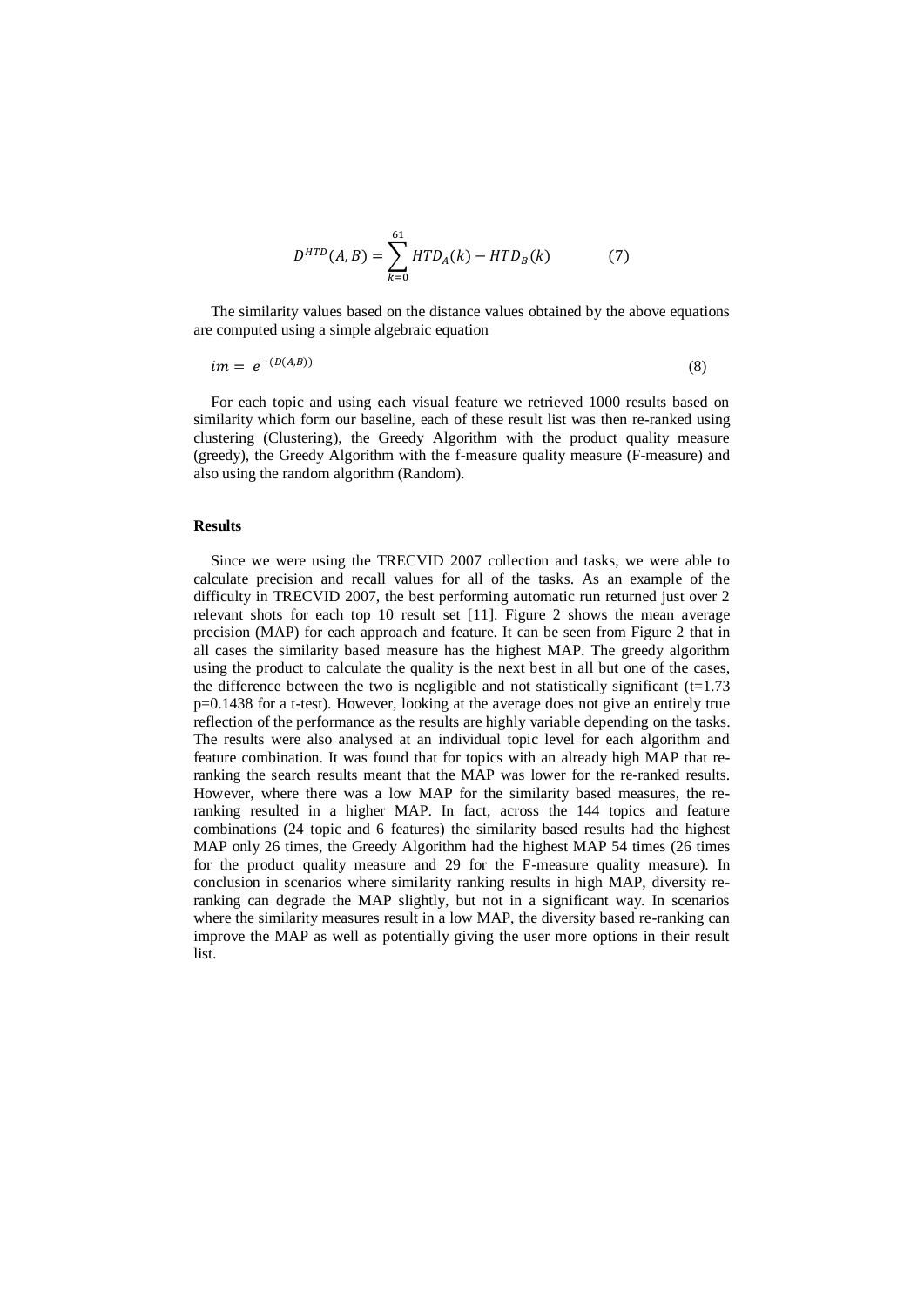

**Figure 2: MAP for each algorithm and feature combination. MAP was calculated for each re-ranked result list.**



**Figure 3: Average P@N values for all of the algorithms for the Edge Histogram Feature**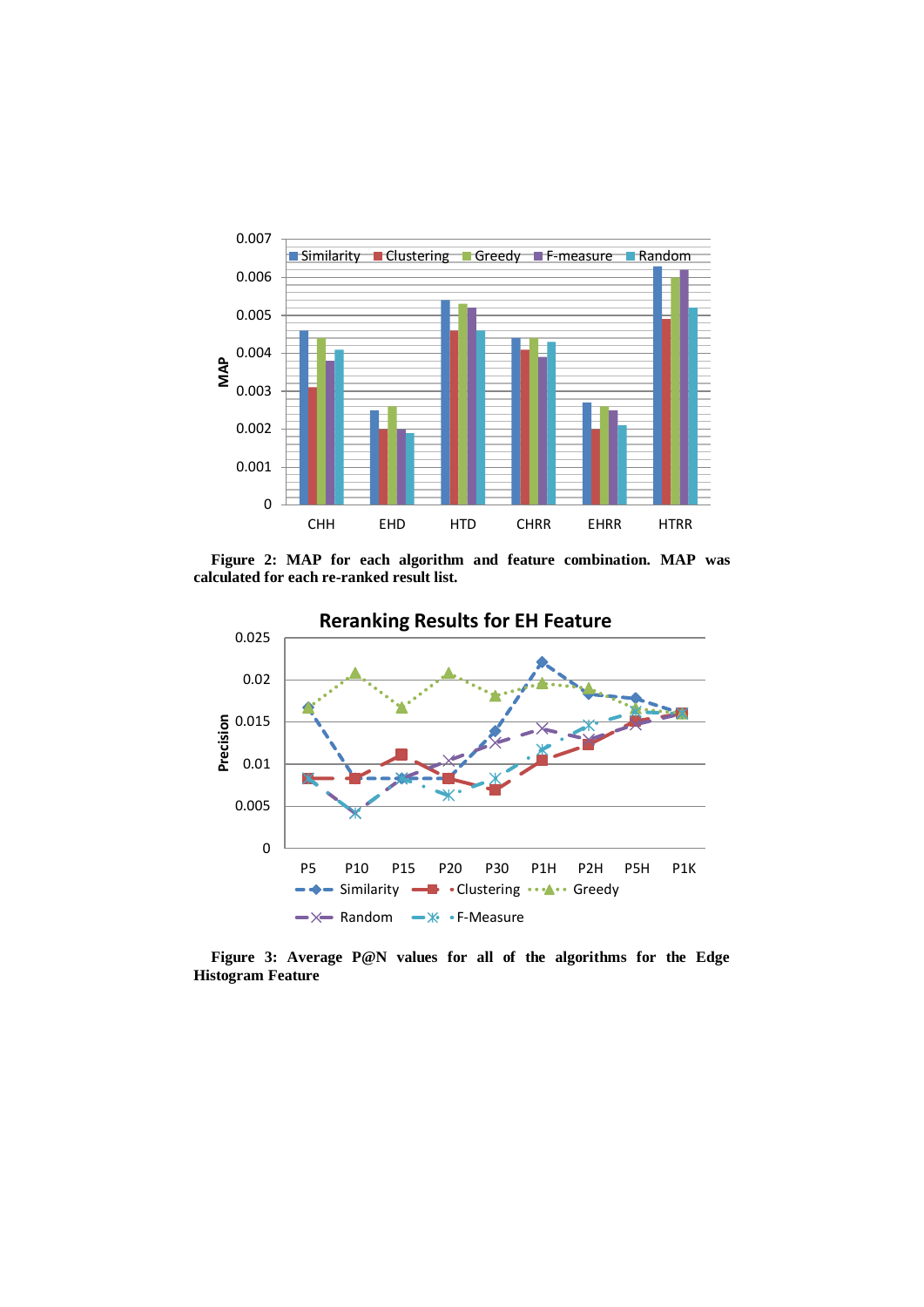

### **Figure 4: Average P@N values for all of the algorithms for the Homogenous Texture RR Feature**

Figures 3 and 4 show the P@N for each feature for the edge histogram and homogenous texture features respectively for varying values of N. P@N is the ratio between the number of relevant documents in the first N retrieved documents and N. The P@N value focuses on the quality of the top results, with a lower consideration on the quality of the recall of the system. This gives us a more focused idea of the top ranked results. The results for P@N for 4 of the 6 features show that the similarity baseline has the highest precision values at the lower values of N. However for edge histogram (Figure 3) and homogenous texture (Figure 4) it was found that the Greedy Algorithm outperforms the similarity ranked results. In the case of EHD, CHRR and HTRR it was found that the differences between Similarity and Greedy were not statistically significant, the same was found for EHD and Cluster and EHRR and F-Measure. As with the MAP, it was found that many of the differences were topic dependent.

The results were also analysed at an individual topic level for each algorithm and feature combination. It was found that for topics with an already high P@N that reranking the results resulted in the P@N being lower for the re-ranked results. However where there was a low P@N for the similarity based measures, the reranking resulted in a higher P@N. What was especially interesting was that for topics where the P@N was equal or close to zero, the random algorithm was one of the top performers as it did not depend on the similarity values like the other algorithms. In order to identify potential trends in the data we selected  $P@20$  as representative; we feel this is reasonable as users can only examine a small number of results and 20 is small enough to assume that users may examine up to 20 results, but large enough to allow the different re-ranking algorithms to have an effect. Across the 144 topics and feature combinations it was found in the majority of cases that the re-ranking resulted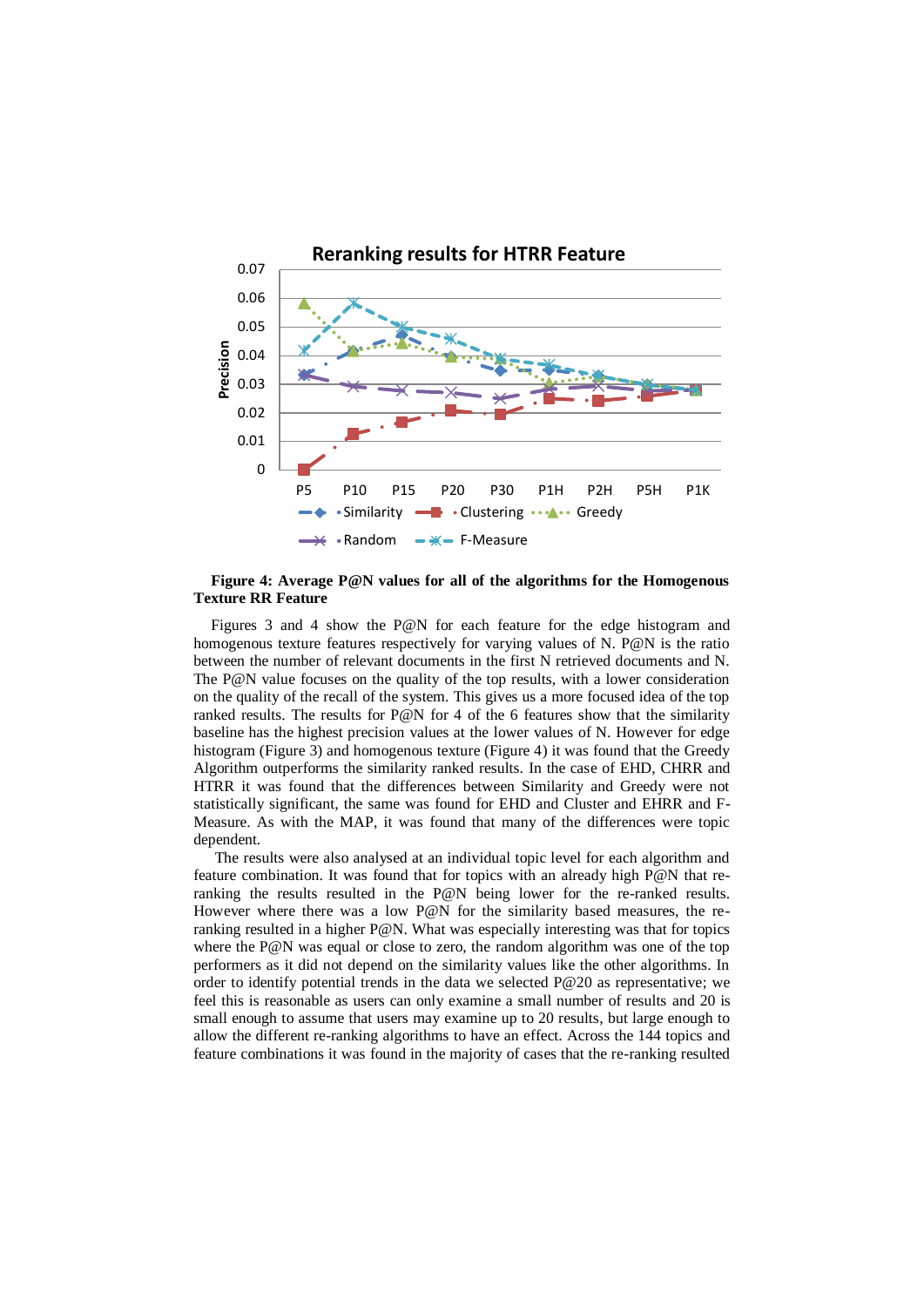in a similar or identical P@20 values as the similarity based measures (86 times), the similarity based measures had higher P@20 only values 17 times. The greedy algorithm performed the best with it resulting in the highest  $P@20$  values 24 times (15 for product based quality, 9 for F-Measure based quality).

In conclusion it has been shown that the diversity based re-ranking of the results can result in comparable precision and recall to similarity based measures. In some cases the dissimilarity results in superior results in comparison with the similarity based measures. In the following section we will outline a user evaluation to gauge user reaction to diversity based results.

#### **4.2 Diversity for Interactive Retrieval**

#### **Procedure**

In order to evaluate the potential usefulness of the diversity based re-ranking of video search results we carried out a user centric evaluation. This evaluation was carried out as part of our TRECVID 2008 interactive search run. Each user carried out 12 of the 24 search topics using 3 different interfaces, 4 topics per interface. Order of topic and system was rotated to reduce any learning affects that might occur. Each interface presented different results, the first presented as a grid of keyframes retrieved based on similarity (Grid), the second presented as a grid of keyframes retrieved based on similarity and re-ranked using the greedy algorithm with the product quality measure (GridRR), and the final method presented an entire video starting at the relevant keyframe where relevance is judged based on similarity (Video). In post search task questionnaires we solicited subjects' opinions on the videos that were returned in the result list by the system. . The following 7-point Likert scales were used. The scales were, "The search results were" "Predictable/Unpredictable", "Clear/Confusing", "Narrow/Broad", "Relevant/Not Relevant", "Inappropriate/Appropriate", "Complete/Incomplete" and "Surprising/Expected". The most positive response for each system is shown in bold.

| Differential | Grid   | GridRR | Video  |
|--------------|--------|--------|--------|
| Predictable  | 3.9529 | 3.7812 | 4.1974 |
| Clear        | 4.2978 | 4.287  | 4.0497 |
| <b>Broad</b> | 4.2554 | 3.8448 | 4.3408 |
| Relevant     | 4.1126 | 4.0354 | 4.254  |
| Appropriate  | 4.1758 | 4.2486 | 3.8143 |
| Complete     | 3.8102 | 3.9973 | 3.697  |
| Expected     | 4.2549 | 4.2199 | 3.9194 |

#### **Results**

**Table 1: User reaction to the search results (Higher=Better)**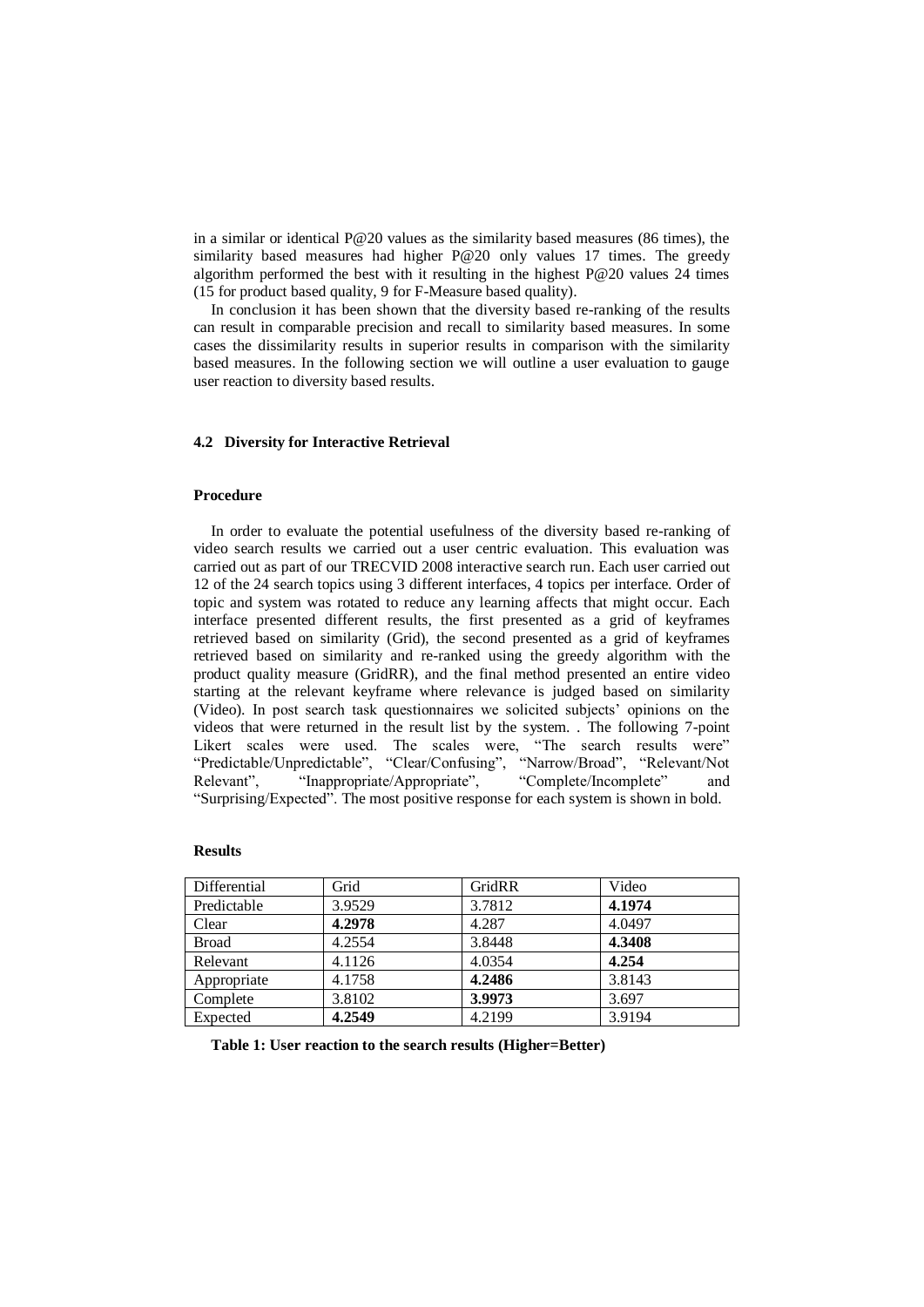From the results in Table 1 it appears that participants have a mixed reaction to the re-ranked based results. We applied two-way analysis of variance (ANOVA) to each differential across all 3 systems and the 24 topics to test the significance of these results. It was found that the differences in how broad  $(F=4.71, p=0.0096)$  and appropriate  $(F=3.36, p=0.0359)$  the users found the results was system dependent. When examining the other results the trend is that the users found the results ranked based on diversity to be the most appropriate and complete. It can be seen that the other two systems produced results which users expected and predicted; this result can also be viewed as encouraging as we are presenting new and unexpected results to the users of the system that presents diversity re-ranked results. However, the users of the three systems found the results of the Video system to be the broadest and most relevant. This is hardly surprising as this system presents entire videos as results thus showing large portions of the collection. Overall these results demonstrate that the users feel that they have seen the most appropriate and complete results when viewing re-ranked results, and in addition they are seeing results that they had not considered.

## **5 Conclusions**

In this paper we have presented a number of novel methods for promoting diversity in a set of video search results. These methods were evaluated with respect to their impact on search results for the TRECVID 2007 collection and tasks. We measured MAP and P@N values for similarity based retrieval in comparison with our diversity re-ranking methods. There are a number of conclusions that can be drawn from this evaluation. It was found that our average dissimilarity approach does not reduce the MAP of the results, in contrast with the random and clustering methods. In fact the P@N values are improved for two of the six features that we used for the average dissimilarity approach. Another interesting finding was that when P@N values are low that random diversity re-ranking can improve precision values, as this approach does not rely on using similarity values to calculate a ranking. Following on from this we implemented an average dissimilarity re-ranking approach in a system for a TRECVID 2008 interactive search run. We elicited user responses to the search results presented by three different interfaces. It was found that the users feel that the diversity ranked results presented the most appropriate and complete results. In addition, they feel that when viewing diversity re-ranked results that they see results which they would not have considered otherwise. In conclusion, our approaches for introducing diversity into video search results has highlighted the promise of this approach in alleviating the major problems that users have while searching for multimedia, thus presenting an important tool which provides a work around to the semantic gap [\[12\]](#page-12-2) and other problems associated with video search.

## **Acknowledgements**

This research work was partially supported by the EC under contracts: K-Space (FP6-027026), SEMEDIA (FP6-045032) and Salero (FP6-027122).